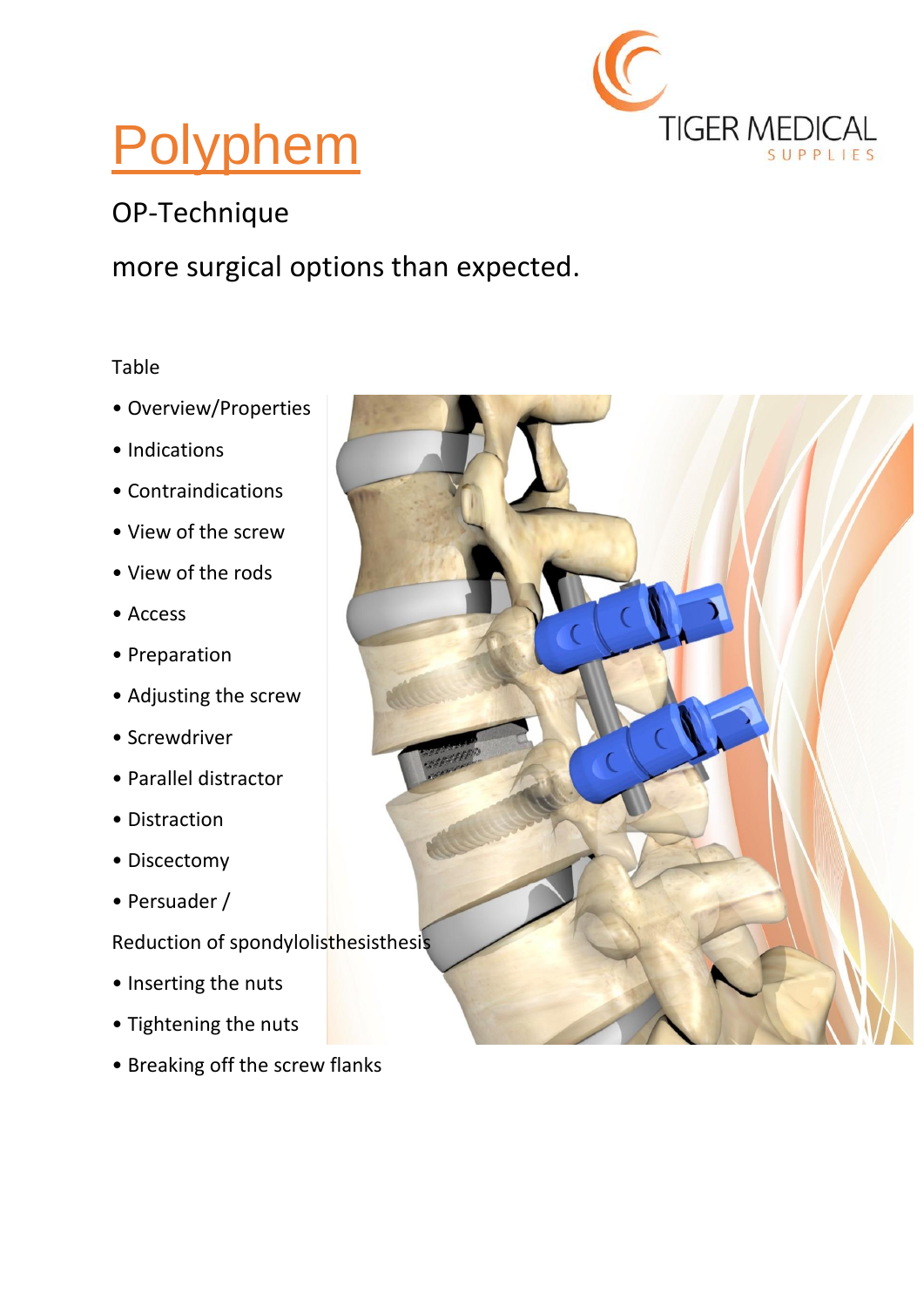

### More features at your disposal!

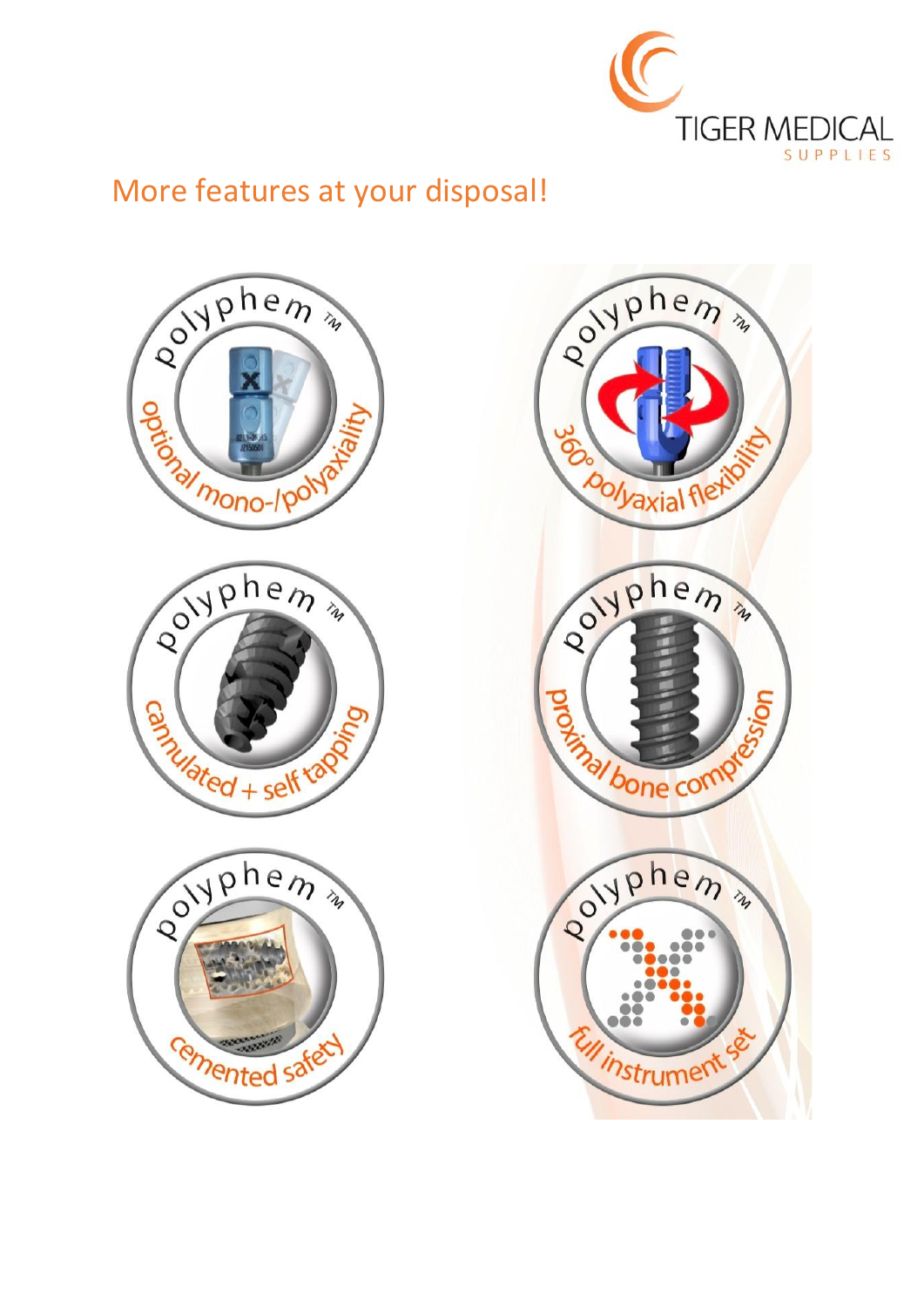

## Indication

- Trauma (i.e. fracture or dislocation)
- Spondylolisthesis
- Degenerative intervertebral disc disease
- Pseudarthrosis
- Tumor
- Stenosis
- Unsuccessful stiffening in prehistory
- Deformities (i.e. scoliosis, kyphosis and/or lordosis)
- Osteoporosis, but only with simultaneous cement augmentation

# Contraindications

• In the case of fractures and tumour's with severe anterior ossary tearing, additional anterior support or reconstruction of the anterior column is required

- Osteoporosis if there is no cement augmentation
- Severe osteoporosis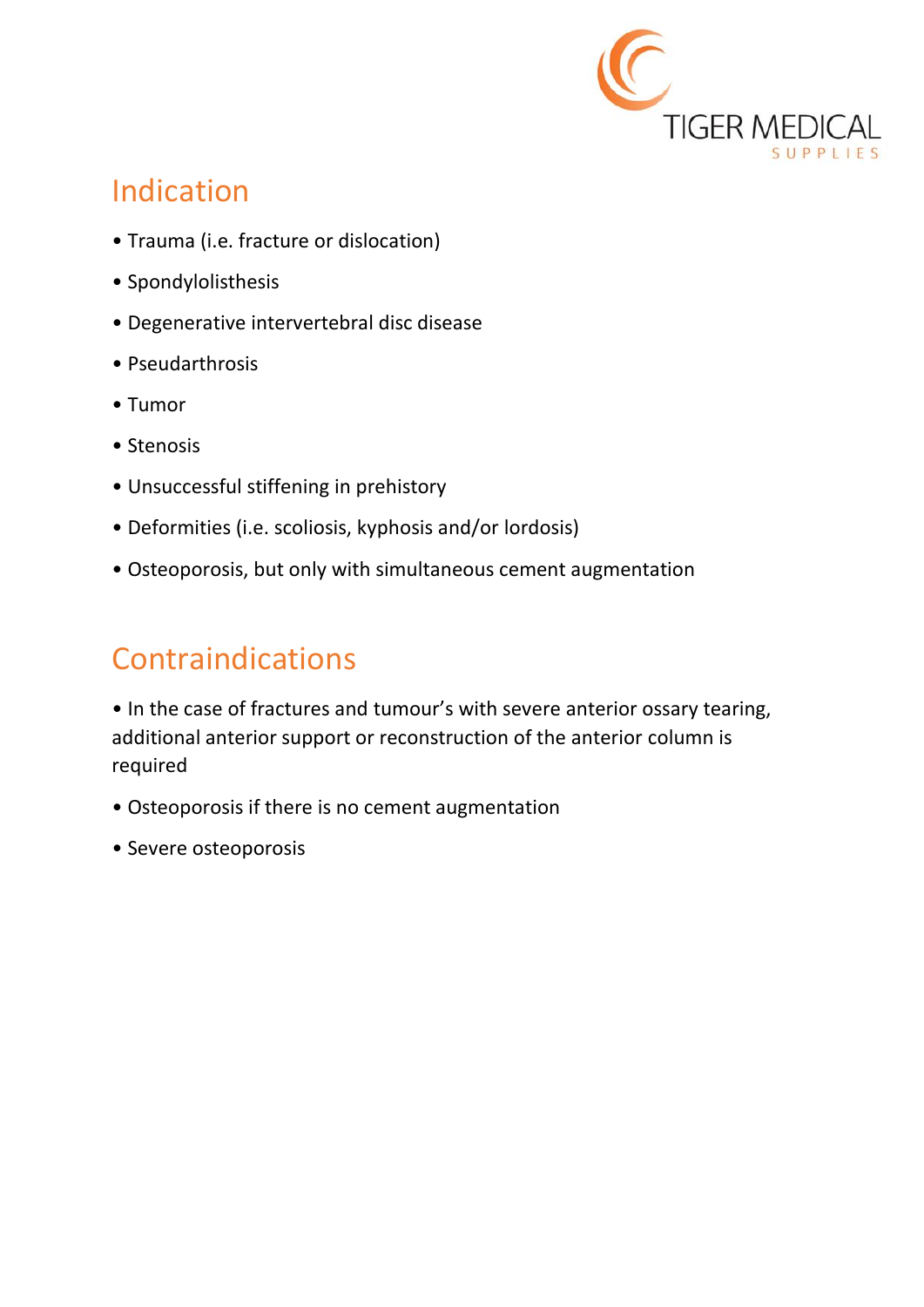## Polythem Screw

Duplex Design Thread:

- Self-tapping and K-wire controlled insertion
- high stability due to compression in the

Pedicle area

- High tensile force due to Spongiosa thread
- Safe handling thanks to atraumatic

#### Top

• Cement augmentable for osteoporosis

The ratio between diameter and thread depth; In the pedicle area, the thread depth is reduced and the core diameter enlarged so that the cancellous compresses Is at the tip of the screw.

Threads are more pronounced and offers a high tension strength. The height correction can be without loss of strength.

The polyphem™ screw is in polyaxial

Position rotated 360 degrees in the head area and can be swivelled by 40 degrees (20 degrees in each direction from the vertical position). This

even with cemented screws allows a flexible rod introduction.

The polyphem™ screws are self-tapping and have a high starting behaviour due to the reduced tip diameter.

• The small screw head diameter leaves enough distance for distraction manoeuvres, especially for L5-S1 supplies and minimizes muscular trauma.

- Unhindered access and direct access Visualization
- Cannula 1.7 mm for guided insertion over 1.5 mm guide wires

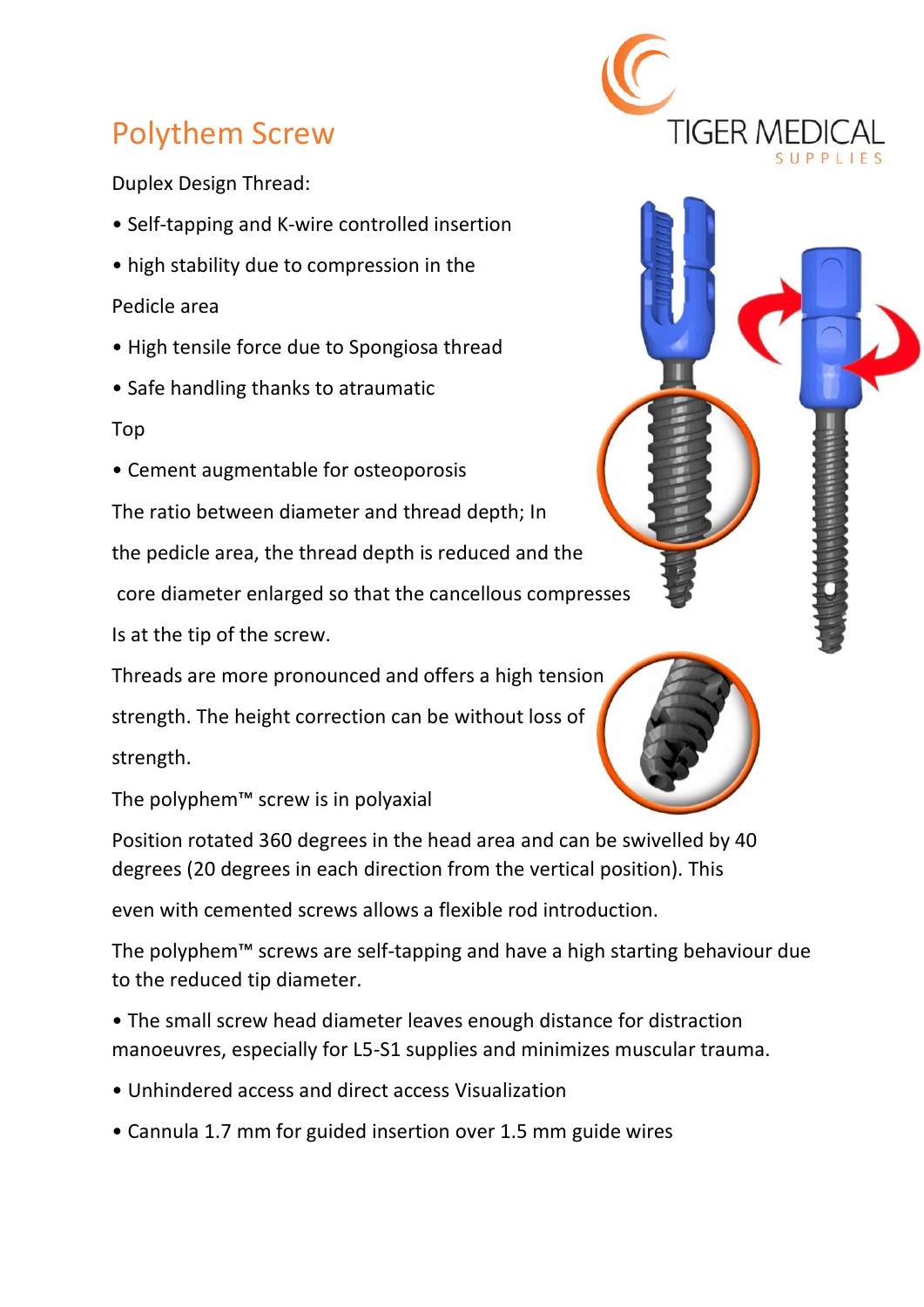

The polyphem™ screw has a 1-stage extension with integrated Thread range. In addition, each screw is cannulated and cementable. What is special, however is the possibility is to change the head from monoaxial or polyaxial. To do this, place the screw on the adjustment instrument, hold the wing flanks firmly and turn the handle. Please make sure that the 4 bumps on The adjusting instrument in the screw head. The adjustment of the poly- to the Mono position is also intraoperatively possible. Get along with the rocker by the screw head slightly pull up, would the locker on the hold the blue handle and set the

oppen

screw.

Flexibilität der Kopfstellung

JZ150501

 $min.4$ Umdrehungen

Flügelflanken

Kanüliert & Zementierbar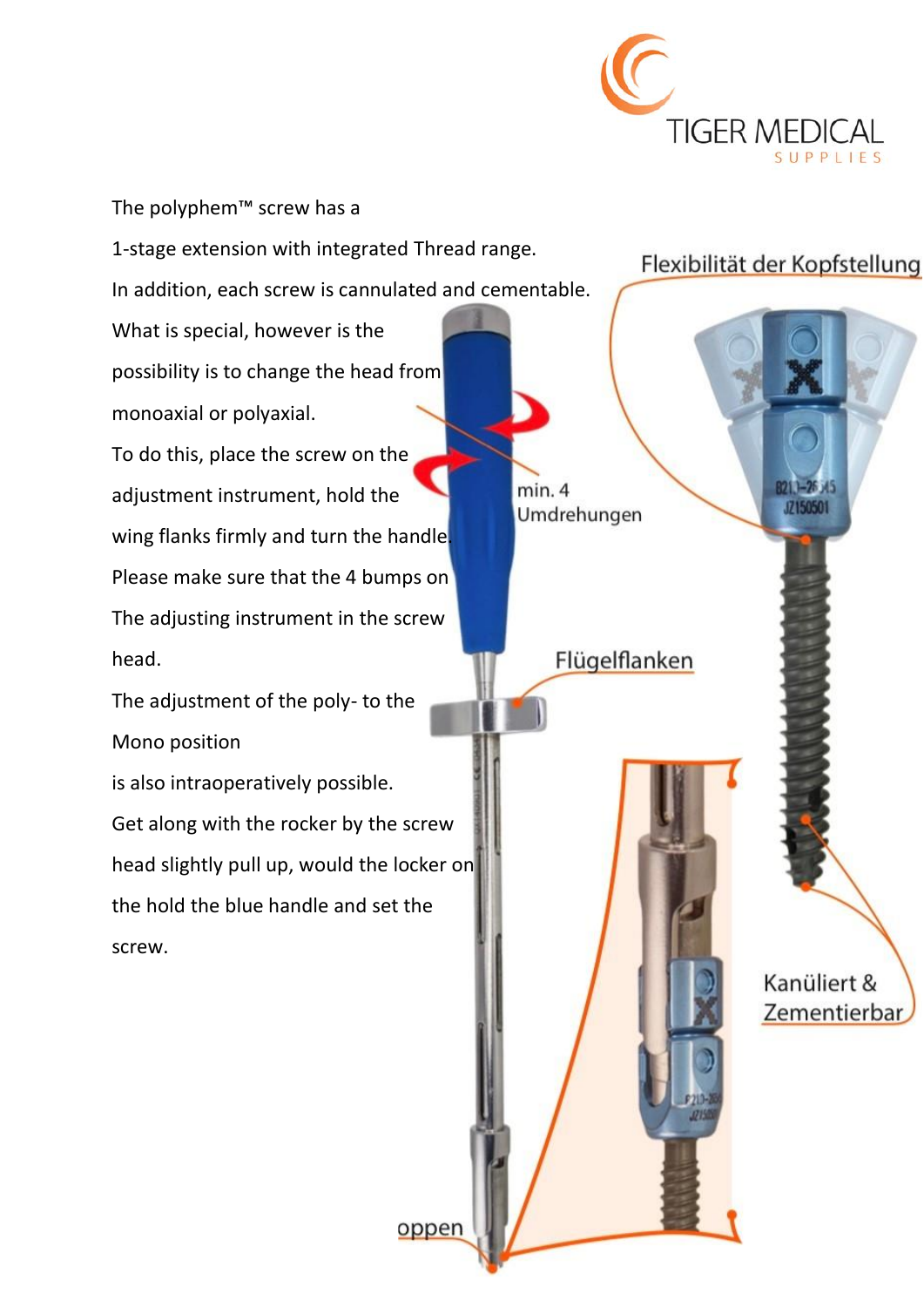

The polyphem™ screwdriver is cannulated and consists of an inner and an outer sleeve. The inner part has a 1/4 inch Arretierung connection for the handle coupling and a Hexagonal tip. The outer sleeve is screwed into the screw head and can be locked from above. This design allows precise work and direct power transmission to the